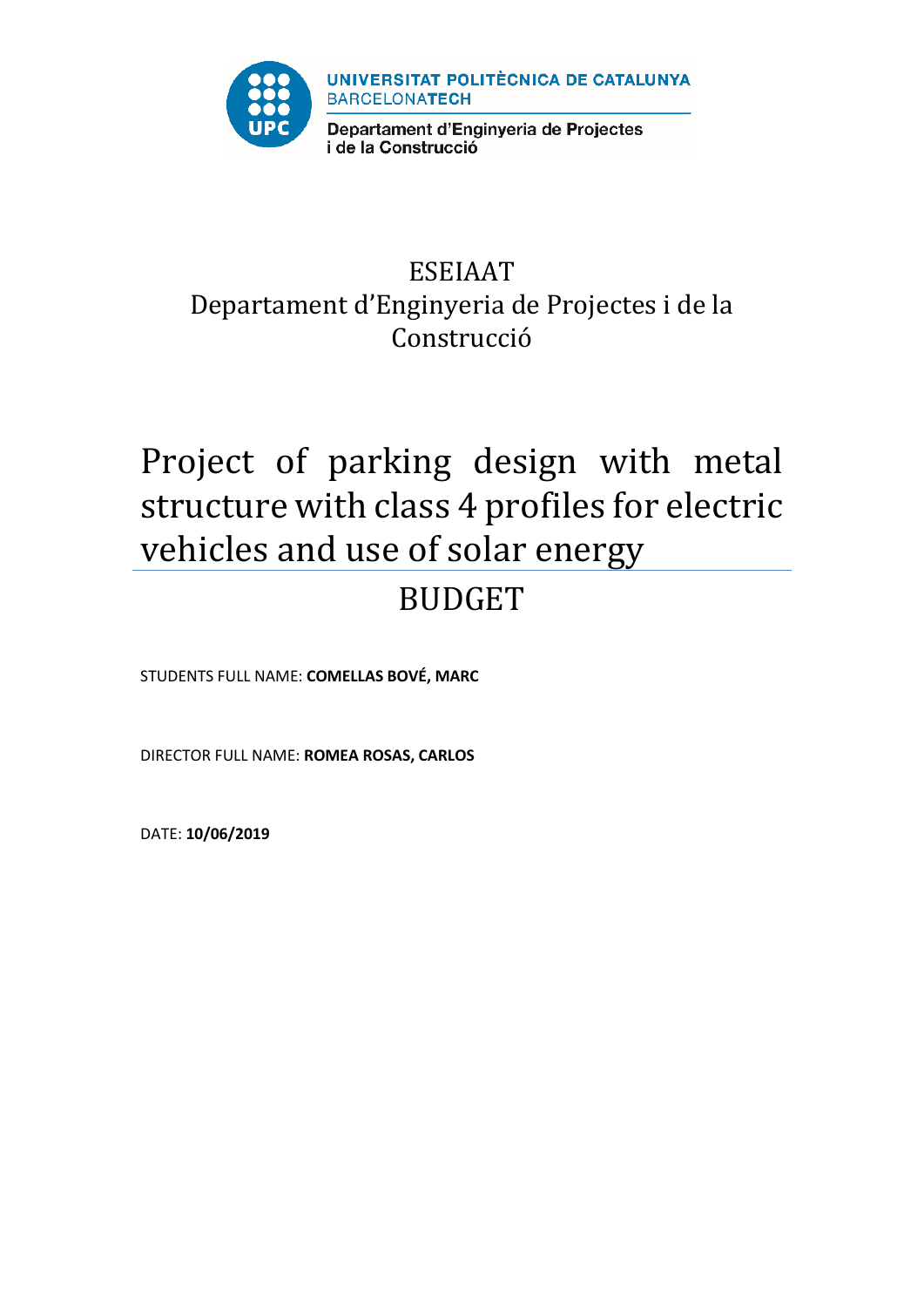## **Table of Contents**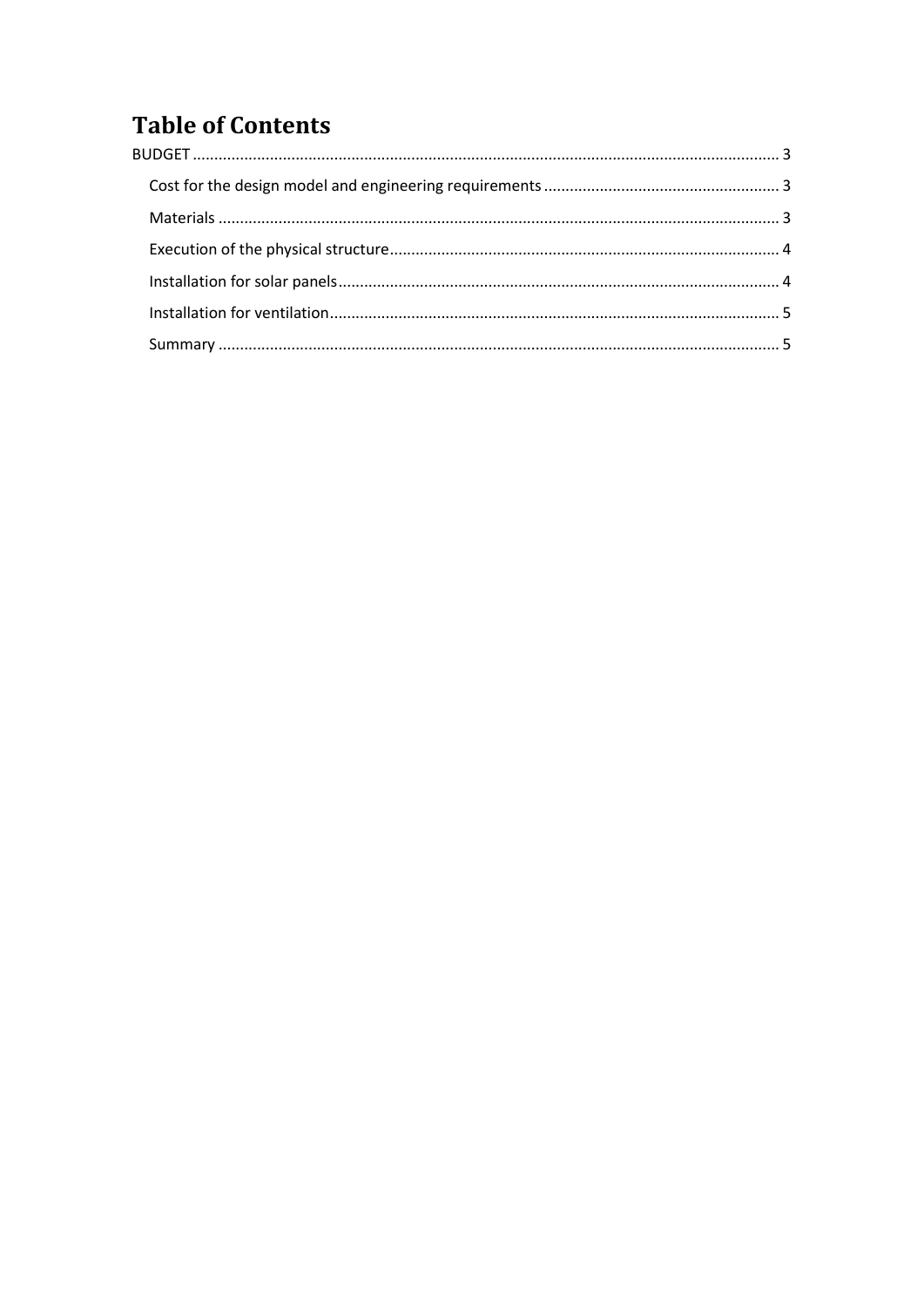## <span id="page-2-0"></span>BUDGET

To calculate the budget, I will do it for phases:

- 1. Cost for the design model and engineering requirements
- 2. Material
- 3. Execution of the physical structure
- 4. Installation for solar panels
- 5. Installation the security System and ventilation

### <span id="page-2-1"></span>**Cost for the design model and engineering requirements**

First of all, I will start to calculate the cost for the engineers that works in this project. For his work I will pay 30 euros per hour and I suppose that they work on it 450 hours/engineer. I don't calculate any diet or travel because I suppose that him will work in his office.

#### **DESIGN CONSTRUCTION AND ENGINEERING REQUIREMENTS**

**Engineer Model 1**

| <b>EURING</b> HOUGH | a sa kabupatèn Pangalangan Kabupatèn I |                    |       |                    |            |                |                               |
|---------------------|----------------------------------------|--------------------|-------|--------------------|------------|----------------|-------------------------------|
|                     |                                        |                    |       |                    |            |                |                               |
| Departure           | <b>Technicians</b>                     | Hours / technician | Days  | <b>Total hours</b> | price/hour | Price/day      | Cost                          |
| Hour of Work        |                                        | 450                |       | 1350               | 30,00€     |                | 40.500,00€                    |
| <b>Travel hours</b> |                                        |                    |       | $\Omega$           | 30,00€     |                | 0                             |
| Diets               |                                        |                    | 56,25 |                    |            | 34,50€         | €<br>$\overline{\phantom{a}}$ |
| Accommodation       |                                        |                    | 56,25 |                    |            | 60,00€         | $ \epsilon$                   |
| Displacement        |                                        |                    |       |                    |            | 500,00€        | $ \epsilon$                   |
|                     |                                        |                    |       |                    |            |                |                               |
|                     |                                        |                    |       |                    |            | Subtotal       | 40.500,00€                    |
|                     |                                        |                    |       |                    |            | Uds            |                               |
|                     |                                        |                    |       |                    |            |                |                               |
|                     |                                        |                    |       |                    |            | <b>Total 2</b> | 40.500,00€                    |
|                     |                                        |                    |       |                    |            |                |                               |

#### <span id="page-2-2"></span>**Materials**

In this phase I will calculate the approximate cost for the material of the steel and all the beams/pilars and joins that I would need in this project. If I consider that the price for kg of galvanized steel is approximate of 5,75 €/kg and I have 223 beams/pilars in each floor then I will need 446 beams.

| <b>Number of Beams/Pilars</b> | <b>Weight for beam</b> | <b>Total kg</b> | $\epsilon$ /kg | COST       |
|-------------------------------|------------------------|-----------------|----------------|------------|
| 446                           | 20,65                  | 9209,9          | 5,75           | 52.956.93€ |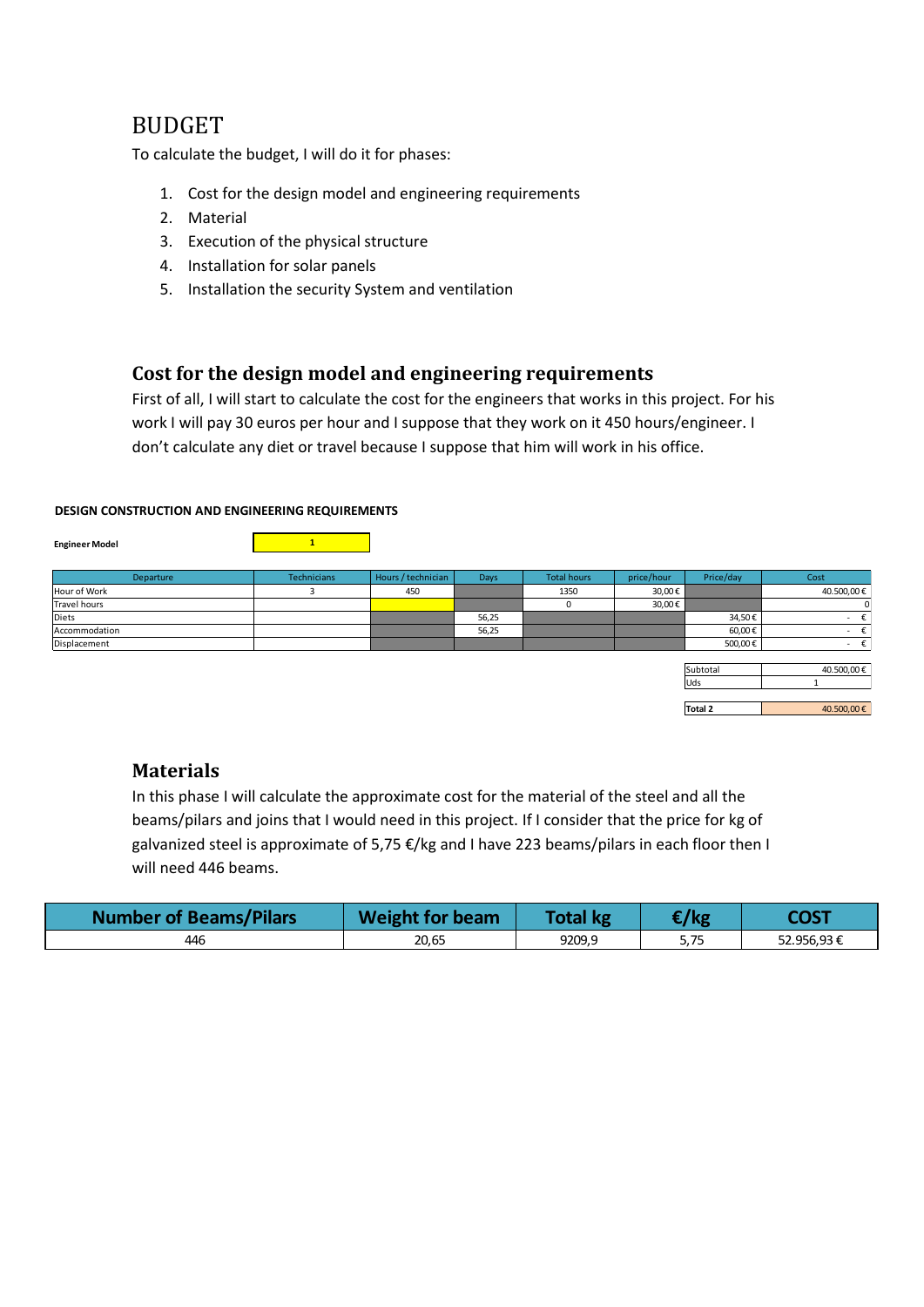I need to consider also the solar panels and the ventilations (fans, jet fans, conducts…)

| <b>Material</b>      | <b>Units</b> | <b>Price for each</b> | <b>COST</b>     |
|----------------------|--------------|-----------------------|-----------------|
| <b>ISOLAR PANELS</b> | 1891         | 162,35€               | 307.003,85 €    |
| <b>IVENTILATION</b>  |              | 60.000,00 €           | $60.000,00 \in$ |

In other hand I also want to consider the electric cars to know with what time I can amortize the installation but, I will consider this fact as an optional and is for that reason that this price will not appear in the final summary or final budget.

| <b>Electric car</b> | <b>Price for each car</b> | <b>2OST</b>    |
|---------------------|---------------------------|----------------|
| 150                 | 20000                     | 3.000.000,00 € |

## <span id="page-3-0"></span>**Execution of the physical structure**

In this case I suppose that the workers need 42 weeks to finish the structure and all they need to do the Car Park

#### **EXECUTION OF THE PHYSICAL STRUCTURE**

| Departure     |    | Technicians lours / technicia | Days | <b>Total hours</b> | price/hour | Price/day | Cost        |
|---------------|----|-------------------------------|------|--------------------|------------|-----------|-------------|
| Hour of Work  | 45 | 231                           |      | 10395              | 25,00€     |           | 259.875,00€ |
| lTravel hours | 45 | 42                            |      | 1890               | 30,00€     |           | 56.700,00€  |
| <b>Diets</b>  | 45 |                               | 21   |                    |            | 34,50€    | 32.602,50€  |
| Accommodation |    |                               | 21   |                    |            | 60,00€    | Ξ.          |
| Displacement  |    |                               |      |                    |            | 500,00€   | -           |

| ubtotal | 349.177,50€ |
|---------|-------------|
|         |             |

**Total 3** 349.177,50 €

## <span id="page-3-1"></span>**Installation for solar panels**

In this case I will calculate the price for install all the solar panels that appear in this project.

#### **SOLAR PANELS**

| Instalations        |             |                    |             |                    |            |           |            |
|---------------------|-------------|--------------------|-------------|--------------------|------------|-----------|------------|
| <b>Departure</b>    | Technicians | Hours / technician | <b>Days</b> | <b>Total hours</b> | price/hour | Price/day | Cost       |
| Hour of Work        |             | 220                |             | 880                | 25,00€     |           | 22.000,00€ |
| <b>Travel hours</b> |             |                    |             |                    | 25,00€     |           | OI         |
| Diets               |             |                    | 20          |                    |            | 35,00€    | 1.400,00€  |
| Accommodation       |             |                    | 20          |                    |            | 60,00€    | 2.400,00€  |
| Displacement        |             |                    |             |                    |            | 500,00€   | 1.000,00€  |

| Subtotal | 26.800.00€ |
|----------|------------|
|          |            |
|          |            |

Total 1 26.800,00 €